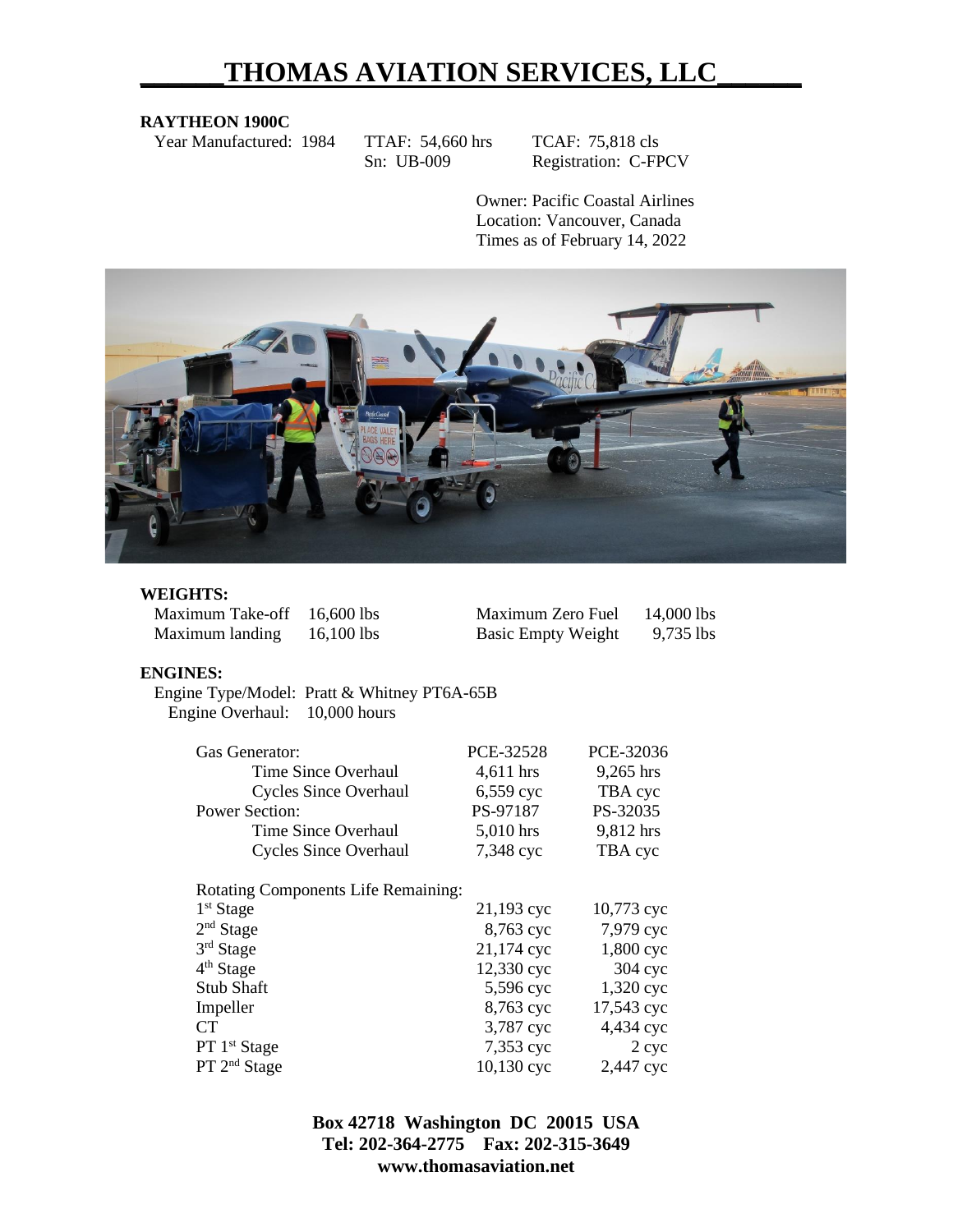# **RAYTHEON 1900C**

| Year Manufactured: 1984 | <b>TTAF: 54,660 hrs</b> | TCAF: 75,818 cls     |
|-------------------------|-------------------------|----------------------|
|                         | $Sn: UB-009$            | Registration: C-FPCV |

# **PROPELLERS:**

Propeller Type/Model: Hartzell HC-B4MP-3A Overhaul: 3,300 hours or 120 months

|           |                 | TSO (hrs) | TR.   | Due Date   |
|-----------|-----------------|-----------|-------|------------|
| LH.       | <b>FWA-3045</b> | 1.207     | 2.093 | May 2029   |
| <b>RH</b> | <b>FWA-2208</b> | 2.897     | 403   | April 2028 |

#### **LANDING GEAR:**

Overhaul: 10,000 cycles or 60 months

|                          | Sn        | <b>CSO</b>  | CR          | Due Date         |
|--------------------------|-----------|-------------|-------------|------------------|
| LH MLG Assy ALS-7453PS   |           |             | 7,362 2,638 | <b>July 2022</b> |
| LH Drag Strut 60501004   |           |             | 7,362 2,638 | <b>July 2022</b> |
| RH MLG                   | ARC-41706 | 7,362 2,638 |             | <b>July 2022</b> |
| RH Drag Strut ARC11201-4 |           |             | 7,362 2,638 | <b>July 2022</b> |
| NLG Assy ALS-8424        |           |             | 5,936 4,064 | April 2023       |
| RH Drag Strut ARC33110   |           |             | 108 9,892   | December 2026    |

#### **MAINTENANCE:**

| Inspection             | Interval        | Remain    |
|------------------------|-----------------|-----------|
| 1 <sup>st</sup> Detail | 1,200 hr        | 329 hr    |
| 2 <sup>nd</sup> Detail | 1,200 hr        | 504 hr    |
| 3rd Detail             | 1,200 hr        | 708 hr    |
| 4 <sup>th</sup> Detail | 1,200 hr        | 858 hr    |
| 5 <sup>th</sup> Detail | 1,200 hr        | 1,048 hr  |
| 6 <sup>th</sup> Detail | 1,200 hr        | 48 hr     |
| Structural A           | 3,000 hr        | 638 hr    |
| Structural B           | 3,000 hr        | 638 hr    |
| Structural C           | 3,000 hr        | 638 hr    |
| Structural D 30,000 hr |                 | 14,851 hr |
| Structural D1          | $6,000$ hr      | 638 hr    |
| Structural G           | $6,000$ hr      | 658 hr    |
| Structural I           | 1,200 hr        | 118 hr    |
| 24 Mo Corr             | $24 \text{ mo}$ | Due mo    |

#### **INTERIOR:**

19 PTC 912 Seats Seat Back Trays

# **OTHER:**

| In Service Aircraft            | <b>Brake Deice</b> |
|--------------------------------|--------------------|
| <b>Ground Air Conditioning</b> | ZFW Kit 114-5045-1 |

This aircraft is subject to prior sale or withdrawal from the market. The specifications are subject to verification upon inspection.